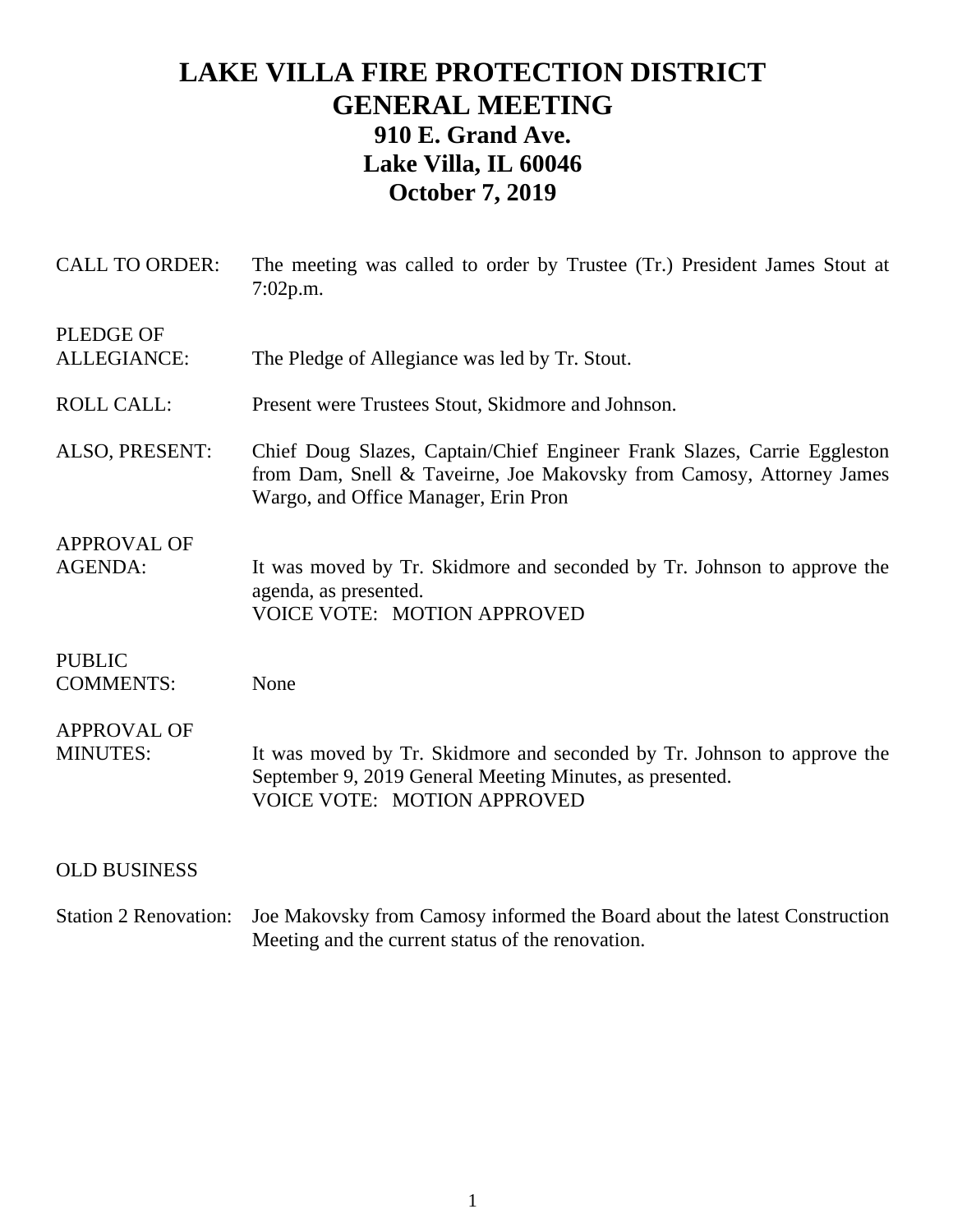| 2018/2019 Audit:                                 | Carrie Eggleston from Dam, Snell & Taveirne presented the 2018/2019 Audit<br>to the Board. It was moved by Tr. Skidmore and seconded by Tr. Johnson to<br>approve the 2018/2019 audit, as presented and to be finalized by the auditors.<br>It was moved by Tr. Johnson and seconded by Tr. Skidmore to approve the<br>2018/2019 Annual Financial Report, as presented<br><b>ROLL CALL VOTE:</b><br>AYES:<br>Stout, Skidmore, Johnson<br>NAYS:<br>None<br>ABSENT:<br>None<br><b>ABSTAIN:</b> None<br><b>MOTION APPROVED</b> |  |
|--------------------------------------------------|-----------------------------------------------------------------------------------------------------------------------------------------------------------------------------------------------------------------------------------------------------------------------------------------------------------------------------------------------------------------------------------------------------------------------------------------------------------------------------------------------------------------------------|--|
| Lieutenant Testing and<br><b>Hiring Process:</b> | Chief Slazes informed the Board that there are currently 29 applicants for the<br>Lieutenant positions. The testing will take place at the new Library.                                                                                                                                                                                                                                                                                                                                                                     |  |
| <b>TREASURER'S REPORT</b>                        |                                                                                                                                                                                                                                                                                                                                                                                                                                                                                                                             |  |
| Approval:                                        | Tr. Skidmore read the Treasurer's report from September 30, 2019 with total<br>assets of \$10,812,496.06. It was moved by Tr. Johnson and seconded by Tr.<br>Stout to approve the Treasurer's report, as presented.<br><b>ROLL CALL VOTE:</b><br>Stout, Skidmore, Johnson<br>AYES:<br>NAYS:<br>None<br>ABSENT: None<br><b>ABSTAIN:</b> None<br><b>MOTION APPROVED</b>                                                                                                                                                       |  |
| Payment of Bills:                                | It was moved by Tr. Johnson and seconded by Tr. Skidmore to approve the<br>October 2019 bills to be paid in the amount of \$380,606.32, as read by Tr.<br>Skidmore.<br>AYES:<br>Stout, Skidmore, Johnson<br>NAYS:<br>None<br><b>ABSENT:</b><br>None<br><b>ABSTAIN:</b><br>None<br><b>MOTION APPROVED</b>                                                                                                                                                                                                                    |  |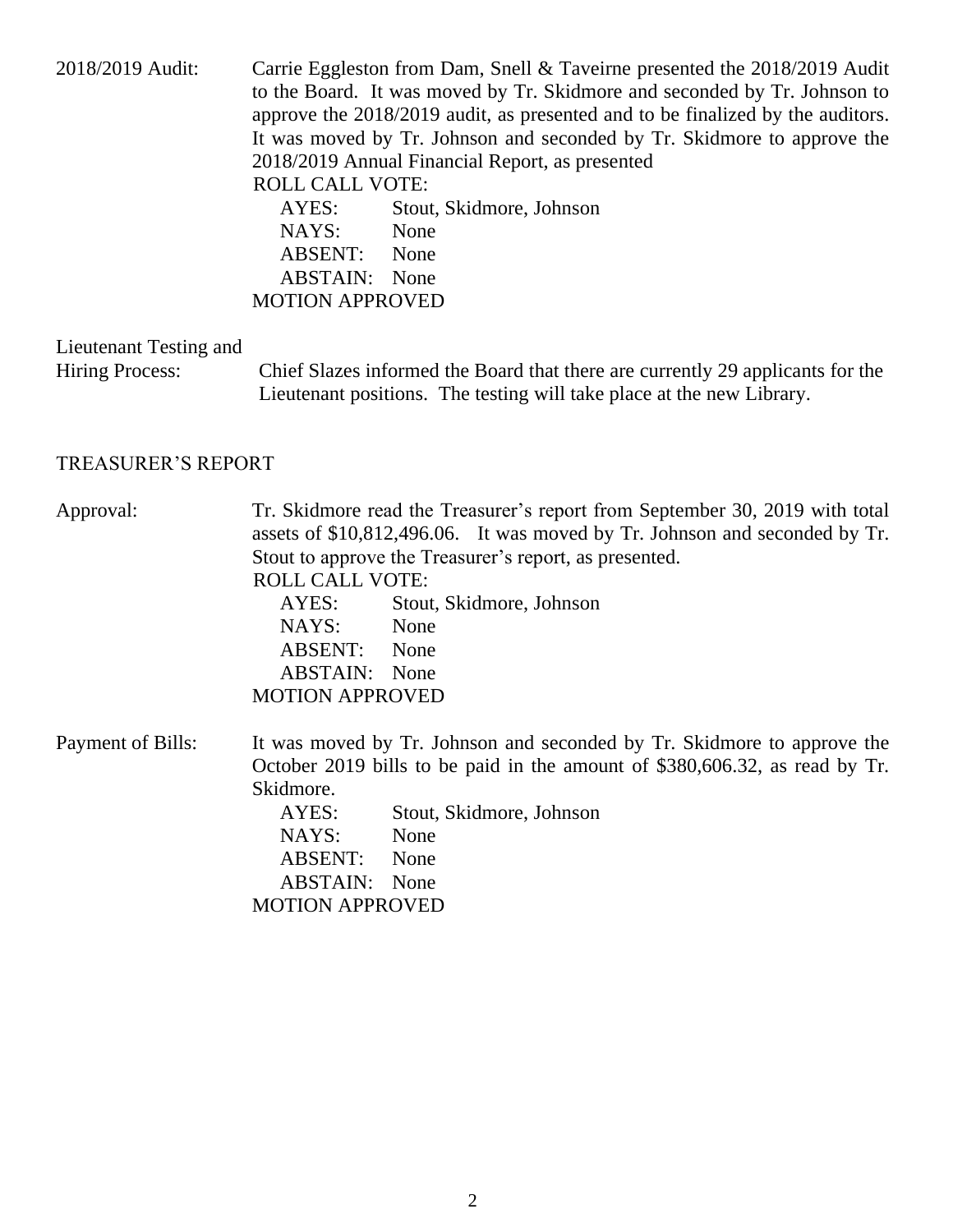## NEW BUSINESS

## EMS Toughbook/ Tablet Purchase: It was moved by Tr. Johnson and seconded by Tr. Skidmore to approve the purchase of six new Toughbooks with a warranty and security software from CDS Office Technologies, not to exceed \$26,000. It was moved by Tr. Johnson and seconded by Tr. Skidmore to approve the purchase of one new Toughpad from CDS Office Technologies, not to exceed \$4,000. AYES: Stout, Skidmore, Johnson NAYS: None ABSENT: None ABSTAIN: None MOTION APPROVED

## REPORTS FROM ADMINISTRATION

| Chief's Report:                  | Chief Doug Slazes stated that the Firefighter/Paramedics had 265 total calls<br>for the month of September 2019. Of these calls, 205 were EMS with 184<br>Transports. There were 11 auto accidents, seven mutual aid to the scene calls,<br>and eight change of quarters. Chief Slazes advised the Board that we are<br>currently 245 calls ahead versus this time last year. |
|----------------------------------|-------------------------------------------------------------------------------------------------------------------------------------------------------------------------------------------------------------------------------------------------------------------------------------------------------------------------------------------------------------------------------|
|                                  | Chief Slazes advised the Board that the $2nd$ full-time Battalion Chief, Richard<br>Reich, will be starting on October 29, 2019.                                                                                                                                                                                                                                              |
|                                  | Chief Slazes let the Board know of other activities, meetings, and events the<br>Department has attended.                                                                                                                                                                                                                                                                     |
| Station/Maintenance<br>Report:   | Captain Frank Slazes reported on station and vehicle maintenance over the<br>month of September.                                                                                                                                                                                                                                                                              |
| <b>Attorney Report:</b>          | None                                                                                                                                                                                                                                                                                                                                                                          |
| <b>Trustees Report:</b>          | None                                                                                                                                                                                                                                                                                                                                                                          |
| <b>CLOSED</b><br><b>SESSION:</b> | None                                                                                                                                                                                                                                                                                                                                                                          |